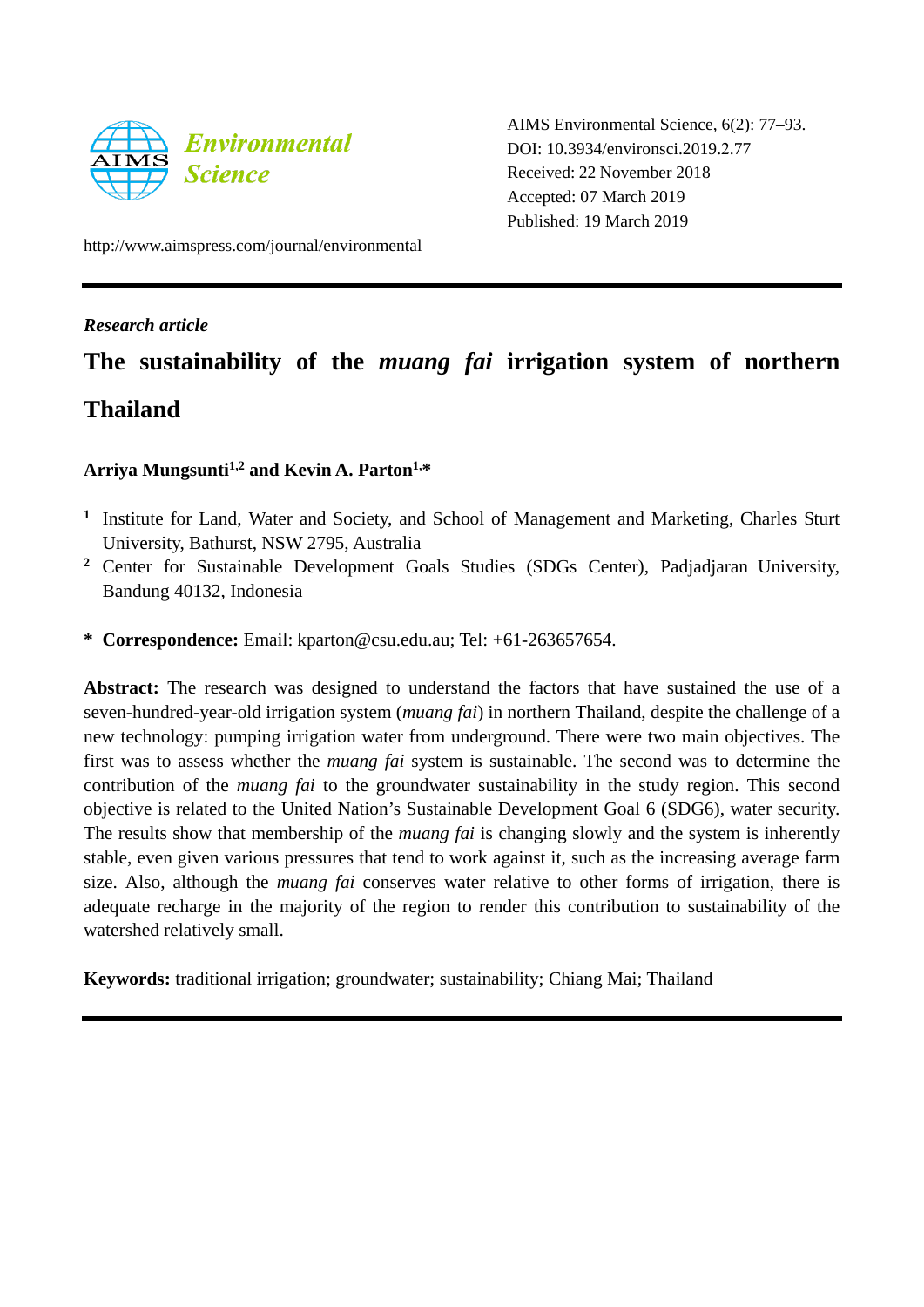## **1. Introduction**

At first sight, the *muang fai* irrigation system of northern Thailand seems like an anachronism. It is, after all, a seven-hundred-year old system. There are many alternatives available locally including small-scale pumping of water from underground that some farmers have adopted. Nevertheless, in northern Thailand the *muang fai* continues to thrive, and our study area is typical

with just less than half of the irrigated farms being members of the *muang fai*. Our previous work [1] examined the factors that led longan (*Dimocarpus longan)* farmers to be members of the *muang fai* in Sop Rong, Chiang Mai Province, rather than adopt modern pump irrigation methods. It showed that both farm characteristics and a number of economic and social factors influence participation in the *muang fai*. In this paper, we extend these results to investigate whether the *muang fai* is resilient to external threats, such as increasing average farm size, and also assess the contribution that it makes to the local groundwater system. These research issues are related to the United Nation's (UN) Sustainable Development Goal 6 (SDG6), particularly Target 6.3, with the indicator "proportion of bodies of water with good ambient water quality", Target 6.4 with indicators for "water use efficiency over time" and "level of water stress: freshwater withdrawal as a proportion of freshwater resources" [2].

In the earlier work, a logistic model [3] was used to explain what factors affected the likelihood of farmers joining the *muang fai*; and propensity score matching enabled first a comparison between returns per hectare on *muang fai* farms and those pumping water from underground, and second a comparison between water use on the two types of farms. The distance of the farm from the nearest canal is inversely related to membership. The size of the cultivated area is also a strong predictor of membership, with probability of membership first increasing with area and then reducing once a critical size of 0.95 ha has been reached. Wealthier farmers and those who have more experience tend to use pump irrigation, possibly because they have greater financial resources and/or access to credit to purchase the equipment.

The propensity score matching analysis showed that there is no statistical difference in longan yields between *muang fai* farms and farms pumping water from underground. However, profits per hectare were significantly higher on *muang fai* farms. Further investigation, including chemical analysis of the water, revealed that the surface water quality of the *muang fai* farms tended to be better and this resulted in the production of larger, higher quality fruit, resulting in the higher profits. Finally, the water use efficiency was higher on *muang fai* farms when measured either as m<sup>3</sup>/ha, m<sup>3</sup>/kg of fruit, or m<sup>3</sup>/Bhat of fruit sold. Moreover, on a per hectare basis, the *muang fai* farms use between 43% and 50% less water than the farms pumping water from underground.

Hence our previous work has answered some questions, but two important ones remained unanswered. The first concerns the sustainability of the *muang fai* itself. Is it under pressure from alternative modern irrigation systems that will be adopted more rapidly in future? Our perspective in examining this first sustainability issue is different from that of Ounvichit [4]. He looked within the operating rules of the *muang fai* in an upland system to assess how it could cope with the challenges of water scarcity. In contrast, we have largely examined external factors impinging on the *muang fai* in a lowland area. The second issue examined in this article is the contribution of the *muang fai* to the sustainability of the local groundwater system. That is, do the members of the *muang fai* in aggregate consume less water than if they individually used pumps to collect irrigation from underground, and if there is a difference, is it of importance in sustaining the groundwater system? It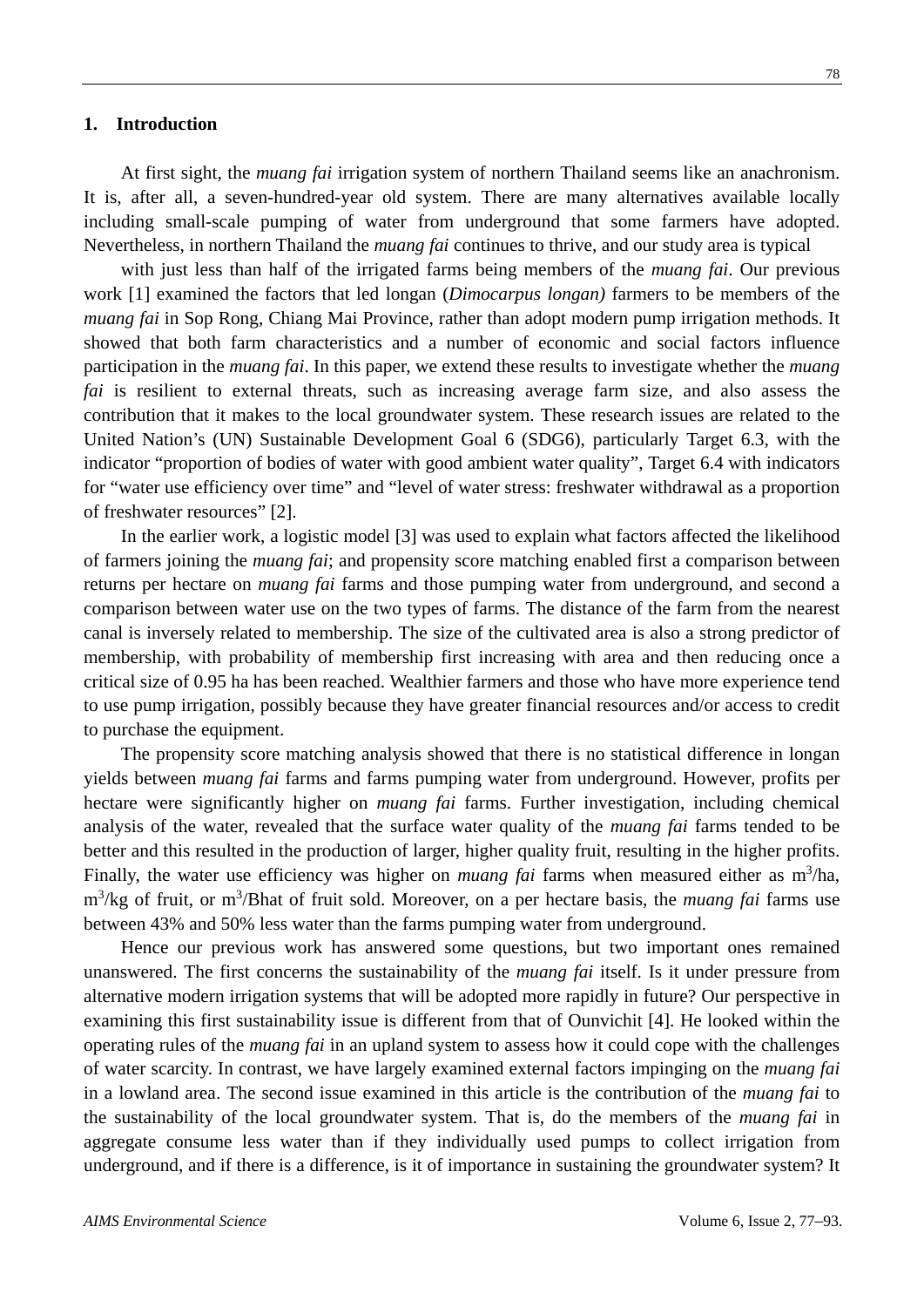is these two questions——sustainability of the *muang fai* and sustainability of the groundwater system——that form the basis of the current paper.

Recent work in hydrology has focused on the issues of how to define and measure sustainability of groundwater systems [5–8]. This research has re-directed the emphasis from safe yield of a groundwater system to sustainability [5,9]. Safe yield focuses on how much water could be extracted from a system based on its hydrological characteristics. In contrast, sustainability is a far broader concept that at the same time addresses the groundwater system more holistically, but also means a massive step-up in complexity that makes measurability challenging. Nevertheless, the more holistic approach is closer to the SDG6 approach of the UN. Indeed, the UN carries the holistic perspective beyond water resources to a concern about the impact of water resources on development generally [10].

The World Commission on Environment and Development [11] (p. 41) defined sustainability as "development that meets the needs of the present without compromising the ability of future generations to meet their own needs". In a hydrological context, Loucks and Gladwell [12] (p. 30) extended this definition so that "Sustainable water resource systems are those designed and managed to fully contribute to the objectives of society, now and in the future, while maintaining their ecological, environmental, and hydrological integrity". Moreover, in working from these broad definitions, Maimone [7] (p. 809) suggests that "the idea that there exists a single, correct number representing sustainable yield must be abandoned. In fact, it may not be possible to completely address the full complexity of the concept of sustainability in many situations. Much can be gained, however, by an organized approach toward developing a working definition, coupled with an adaptive management approach". From this perspective, Maimone [7] goes on to expound various issues that need to be considered in developing such an adaptive management approach. These include an understanding of the spatial and temporal aspects, defining the appropriate scale of analysis and system boundaries, developing a water budget, risk management within a probabilistic approach, assessing likely changes in technology and recognizing the limits to our knowledge. In this context we have used as a basis the approach proposed by Ashraf et al. [13] to obtain a quantitative measure of sustainability of the groundwater system. This was augmented by observations on water quality.

A description of the study site at Sop Rong and its traditional *muang fai* irrigation system is contained in the next section. This is followed in Section 3 by a discussion of materials and methods. Here the importance of the study site is explained, together with an outline of data collection procedures and the research methods. Then results, discussion and conclusions are contained in the final three sections.

#### **2. Study site**

-

For more than 700 years, agricultural communities in northern Thailand have used a communal irrigation system called *muang fai*<sup>[1](#page-2-0)</sup> [14]. This system developed from co-operation within families to co-operation at the village level and then on to co-operation between a number of village-level

<span id="page-2-0"></span><sup>&</sup>lt;sup>1</sup> *Muang fai* is a traditional structure of irrigation system in many areas of northern Thailand. It is commonly managed by villages or groups of rice farmers. The size of *muang fai* depends on the typography of the location. The method of irrigation is to use channels to direct surface water from rivers or streams on to small areas of farmland. It is a type of surface or border irrigation system.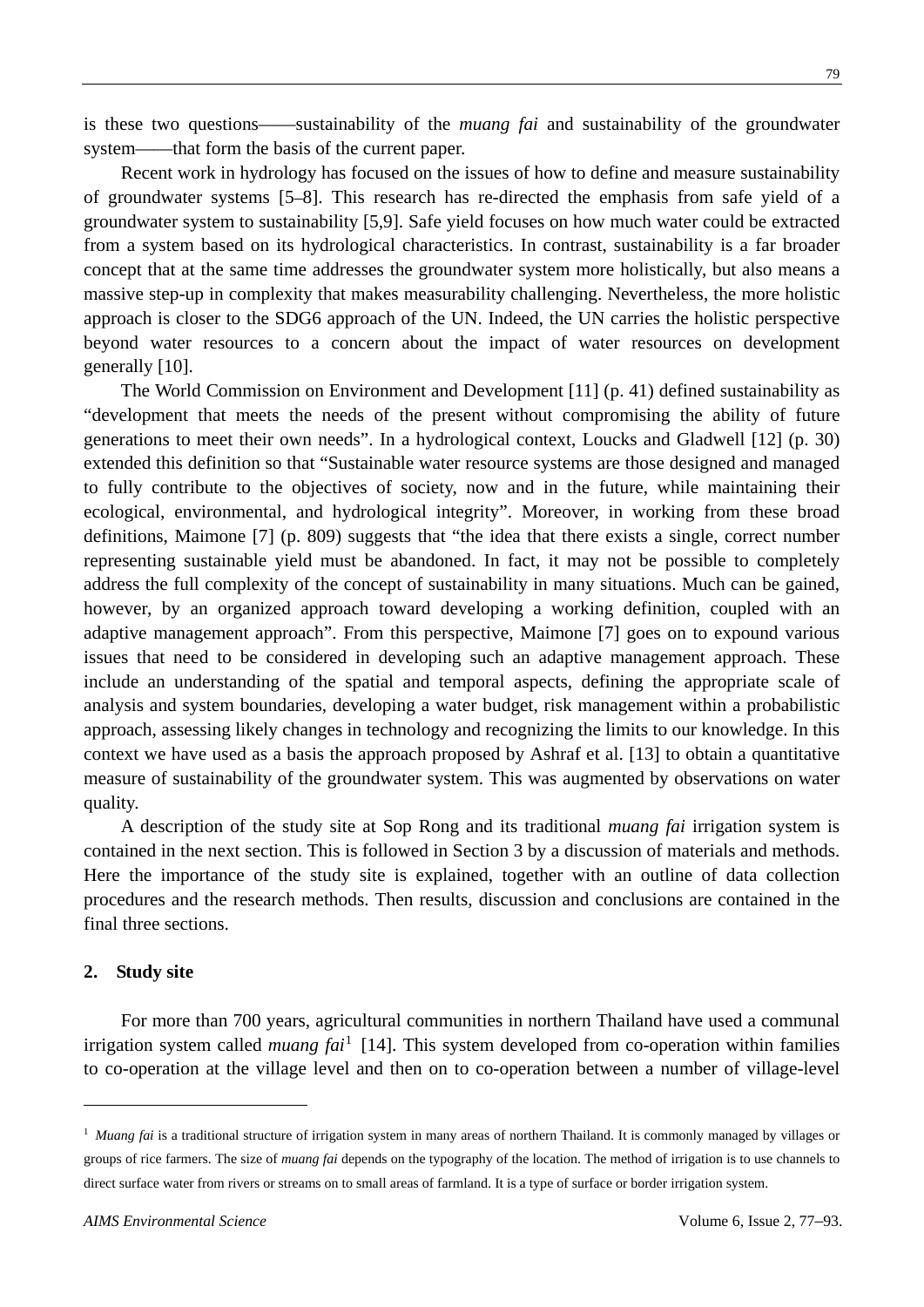user groups [15]. As a consequence, the knowledge of how to manage agricultural water, which emphasizes self-reliance and co-operation among *muang fai* members, is ingrained in local culture [14]. Over many years, the villagers discovered how to manage the water system effectively. The outcome was a set of rules of operation that enabled distribution of water to each individual farm taking into account the intricate way in which farms were physically linked.

The study site, *muang fai* Sop Rong, is located in San Pa Thong district of Chiang Mai Province. It is on the west bank of the Ping River in northern Thailand, and supplies the twelve villages shown in Figure 1, Sai Mul, San Khok Chang, Mae Khong Tai, Mae Khong Krang, Rong Khut, Mae Khong Nua, Mae Ka, Pa Kuay,Mae Kung Noi, Dong Pa Sang, and Dong Khi Lek.At its nearest point, the study site is 18 km south-south-west of the city of Chiang Mai. The length of the main canal is 7.8 km, and the system supplies 937 ha of farmland, largely used in paddy and longan production. Figure 2 shows the permanent headwork structure [16].



**Figure 1.** The study site of *muang fai* Sop Rong irrigation system.

Traditionally the headwork construction of the *muang fai* used locally found natural materials such as wood, logs and stones. Today, concrete construction, financed by government subsidy, has largely replaced these natural materials. During the planning phase of the *muang fai* construction,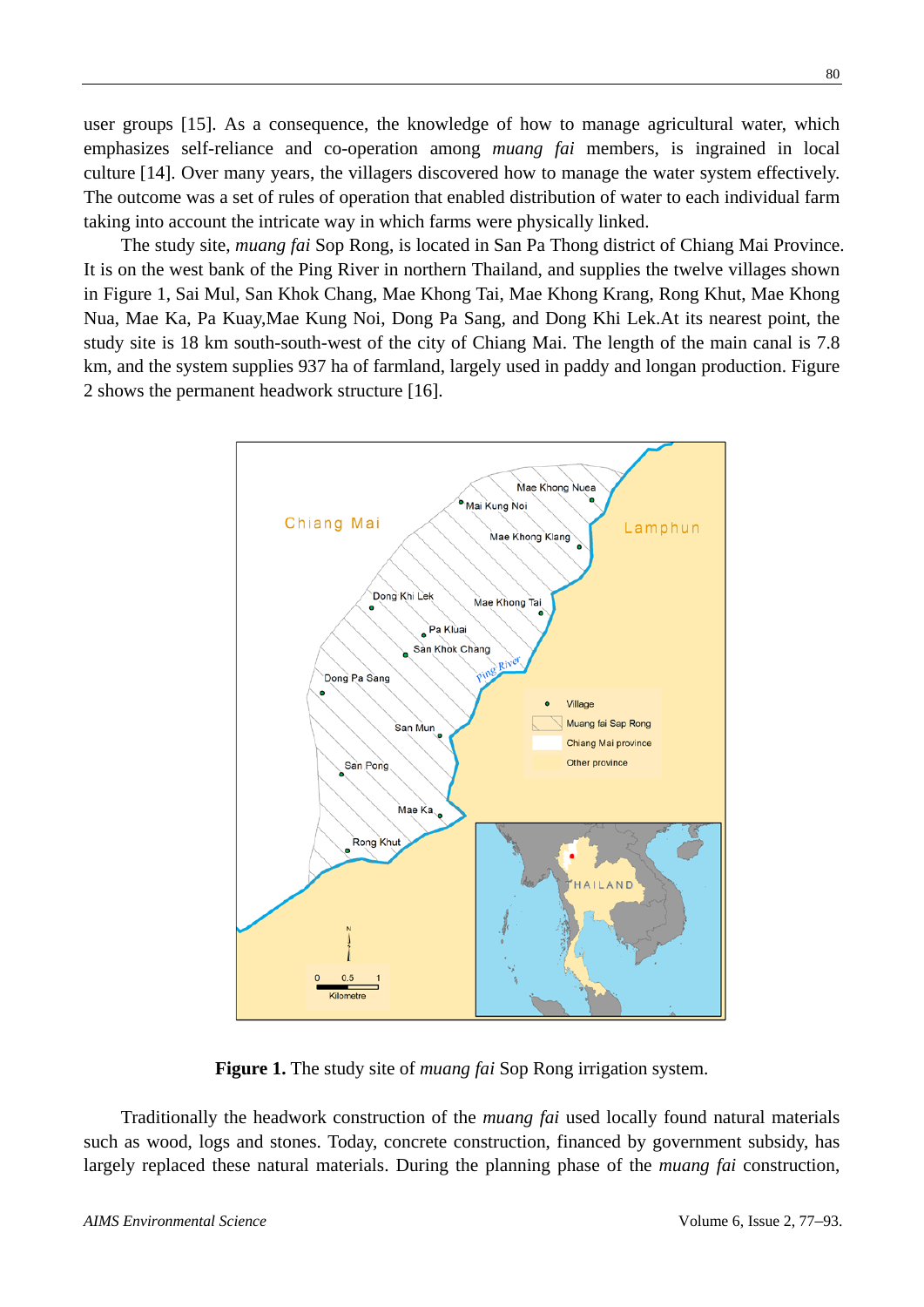various factors were considered. These included the gradient of the existing channel, the flow rate, seasonal variations in water depth, risk of flooding, and the water requirements of each farm in the system [17]. Figure 3 is a sketch showing the significant physical features. Water is diverted from a river, which is up to 20 metres wide, using weirs (*fai*) [18]. It then travels along major canals (*muang*), where a sluice gate (*tae*) is constructed to slow down the rate of flow and raise the level so that the water can be pumped on to cultivated areas [19].



**Figure 2.** The *muang fai* Sop Rong headwork area.

As explained by Mungsunti and Parton [1], only when water becomes limited does the water management of the Sop Rong irrigation system (our study site) switch to a set rotation schedule. The tail end villages extract the water first then the right to extract moves along to the head end village. If the water is not limited then normally the water is supplied constantly for any farmer to use. The irrigation system is closed once each year, usually in April, for cleaning and maintenance. Each farmer contributes labour for upkeep of the canals and pays a nominal annual fee. Annual fees are collected to cover any maintenance expenses and pay the *muang fai* manager (*kai-fai*), who is always a male farmer, each village *muang fai* leader, and any *muang fai* administrative staff [20].

Each farmer member of the *muang fai* agrees to the rules and regulations of the system. On the rare occasions that the rules are violated, the monthly meeting of members hears the issue and decides on any penalty.Appendix B of Mungsunti and Parton [1] contains additional details on the rules governing the operation of the *muang fai*.

An important consideration was that the study site consists of two distinct zones, characterised by topography and soils [22]. The area to the east, which accounts for about 83% of the total, is a component of the central alluvial channel. This is "dominated by the deposition of sand and gravel transported under high energy conditions by the Mae Nam Ping River. Wells in this area are relatively shallow (average depth about 50 m). In most cases adequate yields with low drawdown (high specific well capacities) have been reached within the top 30 m of the sediment" [22] (p. 191). Hence this is an area that would in general support further development using groundwater supplies. One restriction to this is that because of a lack of continuous cover of clayey/silty sediments, the area is vulnerable to groundwater pollution, and hence could be reaching critical limits in relation to Indicator 6.3.2 of SDG6, the proportion of the water body with good ambient water quality.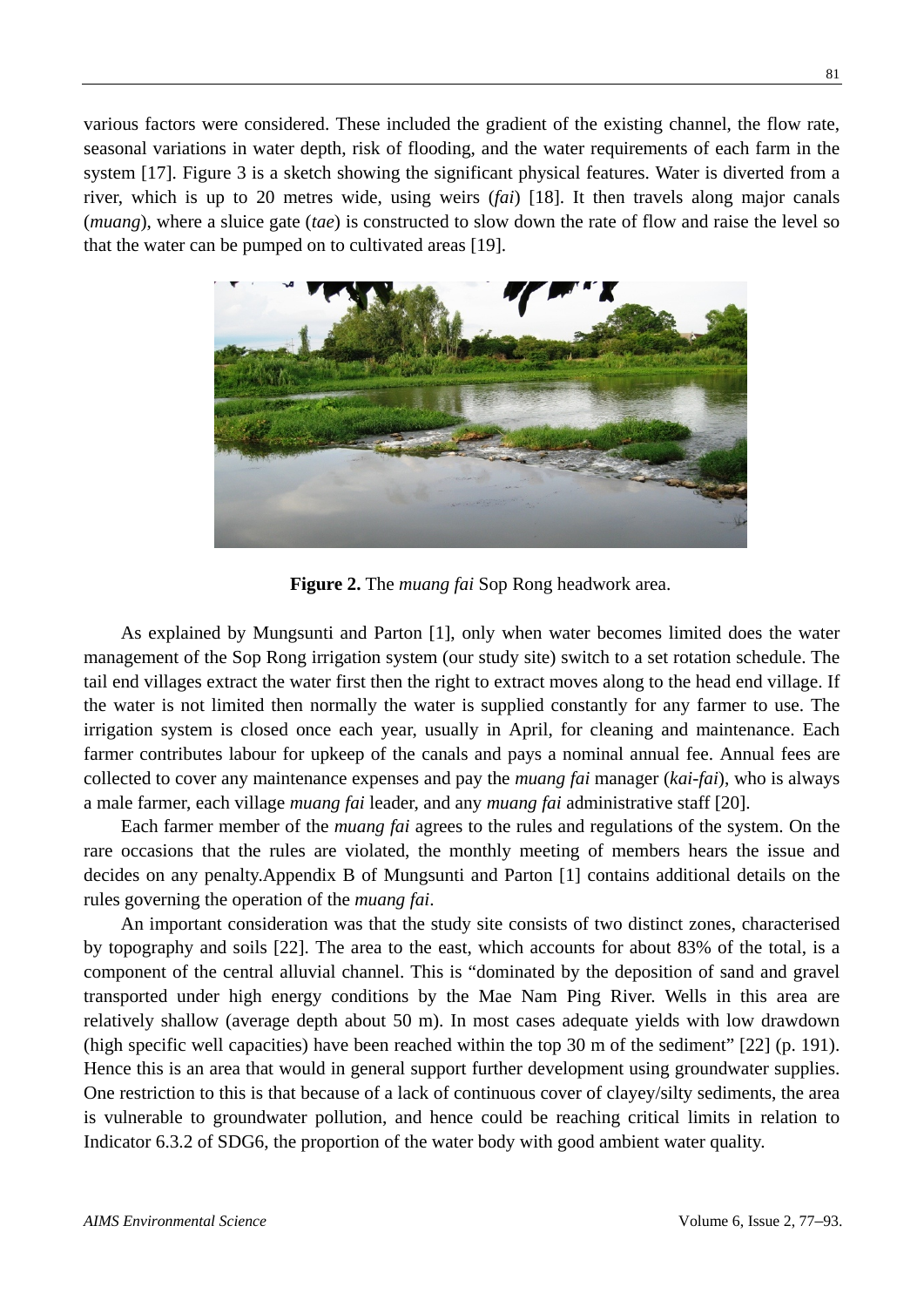

**Figure 3.** Design of a typical *muang fai* irrigation system. Source: [21].

The second area, to the west, comprising about 17% of the study region, is part of a zone of colluvial deposits. In this zone, there has been a relatively large lowering of the water table which "indicates that the recharge rate, especially in the deeper parts of the aquifer, is less than the abduction rate" [22] (p. 192).

## **3. Materials and methods**

#### *3.1 Significance of the study area*

The communal irrigation system of *muang fai* Sop Rong was chosen for this study because it has been established for many generations. Even with the concrete headwork structure just mentioned, it still traditionally preserves certain physical features constructed of locally-found natural materials similar to the earliest period and operates according to long-established rules [23]. Thus the irrigation management is independent of government and in the hands of locals.

In the Sop Rong area there are both *muang fai* farmers and farmers who use the alternative method of pumping water from underground. The use of both technologies in the region was essential for our logistic analysis. Also, both groups of farmers are tending to use water for growing longan rather than paddy farming.

The sample frame was all longan farmers located in the 12 villages of *muang fai* Sop Rong. This sample frame was divided into two groups: *muang fai* members (MF) and non-members who are engaged in pumping irrigation water from underground (UG). The population data (Table 2) required to establish the sample frame were obtained from the Chiang Mai provincial office. The sampling interviews were not pre-arranged and were conducted at the farmer's house or elsewhere on the farm. The sampling continued until a minimum of 50% longan farmers had been interviewed, with a target of equal numbers of *muang fai* members and non-members. In total there were 929 longan farmers in the study region, of which 481 were surveyed, and of these 242 were *muang fai* members.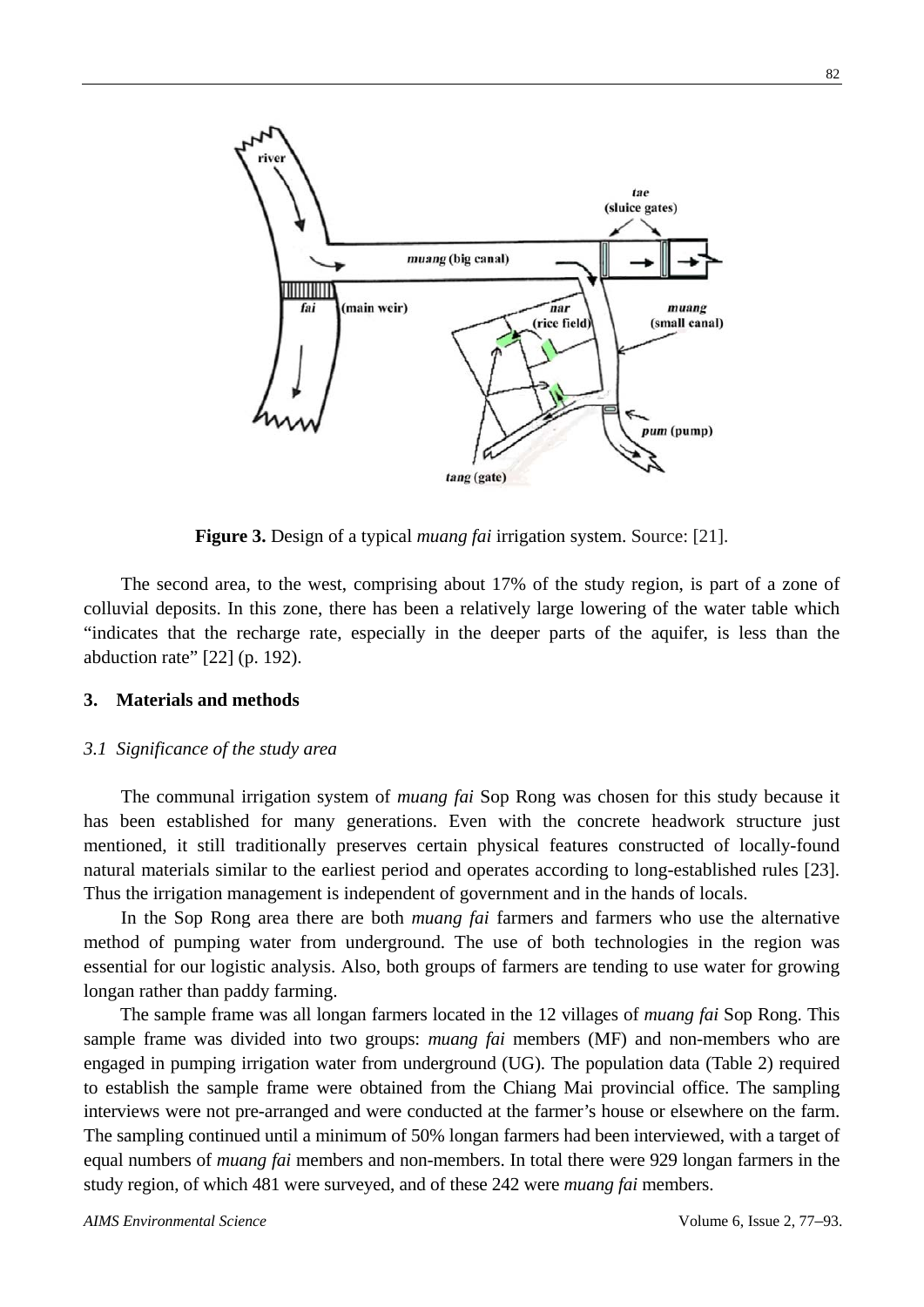## *3.2 Survey instruments*

As a preliminary step to designing the questionnaire, a number of qualitative interviews and focus group discussions were conducted with farmers in the study region. Most took place at a farmer's houses. The type of general information that was obtained included: area of different crops, quantity and costs of inputs, quantity of irrigation water used, availability of water, number of family members working on-farm and off-farm, and income from both agricultural and non-agricultural sources. Also discussed were any abnormal events during the previous season.

|          | Village         | District      | Total | Occupation |          | Farmers |                  | Sample* |     |
|----------|-----------------|---------------|-------|------------|----------|---------|------------------|---------|-----|
|          | Name            | Name          | Pop   | Farm       | Non-Farm | Longan  | Others           | MF      | UG  |
| $\bf{1}$ | San Pong        | Mae Ka        | 79    | 64         | 15       | 61      | 3                | 1       | 34  |
| 2        | Sai Mul         | Mae Ka        | 173   | 56         | 117      | 43      | 13               | 6       | 10  |
| 3        | San Khok Chang  | Mae Ka        | 185   | 82         | 103      | 65      | 17               | 10      | 13  |
| 4        | Mae Khong Tai   | Mae Ka        | 182   | 89         | 93       | 76      | 13               | 36      | 3   |
| 5        | Mae Khong Krang | Mae Ka        | 121   | 70         | 51       | 70      | $\boldsymbol{0}$ | 51      | 2   |
| 6        | Rong Khut       | Mae Ka        | 157   | 122        | 35       | 108     | 14               | 9       | 55  |
| 7        | Mae Khone Nua   | Mae Ka        | 103   | 55         | 48       | 53      | $\overline{2}$   | 36      | 6   |
| 8        | Mae Ka          | Mae Ka        | 127   | 63         | 64       | 56      | 7                | 7       | 23  |
| 9        | Pa Kuay         | Mae Ka        | 103   | 76         | 27       | 74      | 2                | 40      |     |
| 10       | Mae Kung Noi    | Thung Tom     | 241   | 115        | 126      | 105     | 10               | 12      | 14  |
| 11       | Dong Pa Sang    | Ma Khun Wan   | 225   | 123        | 102      | 104     | 19               | 10      | 43  |
| 12       | Dong Khi Lek    | Ma Kham Luang | 173   | 118        | 55       | 114     | 4                | 24      | 35  |
|          |                 | Total         | 1869  | 1033       | 836      | 929     | 104              | 242     | 239 |

| Table 2. Sample and population by village and type of irrigation. |  |  |  |  |
|-------------------------------------------------------------------|--|--|--|--|
|-------------------------------------------------------------------|--|--|--|--|

(\* Sample of random longan farmers who were surveyed, MF and UG signify *muang fai* farmers and farmers who pump water from underground, respectively). Source: [24].

After designing the questionnaire, the survey was carried out through direct interviews at farm locations in the *muang fai* Sop Rong area during the months of March and April, 2011. Before commencing the survey, the survey team was located in the study area. To minimise the costs of travelling and have easy access to data sources when it was necessary, a house was rented for two months for 15 enumerators to live in. After the survey each day, the team leader would examine the quality and number of the questionnaires completed. They would evaluate the results of the survey to maintain consistency, then make a plan for the next day.

By administering the questionnaire, information was collected on farm structure, land use, socio-demographic characteristics of the farm family, total family income and share from farming activities, reasons for adopting or not adopting *muang fai*, and farmers' opinions on *muang fai* management and administration. It was considered important to be able to include in the model variables for age, gender, marital status, education level, farming experience, size of farmland, distance to the closest canal, and social influences from neighbours.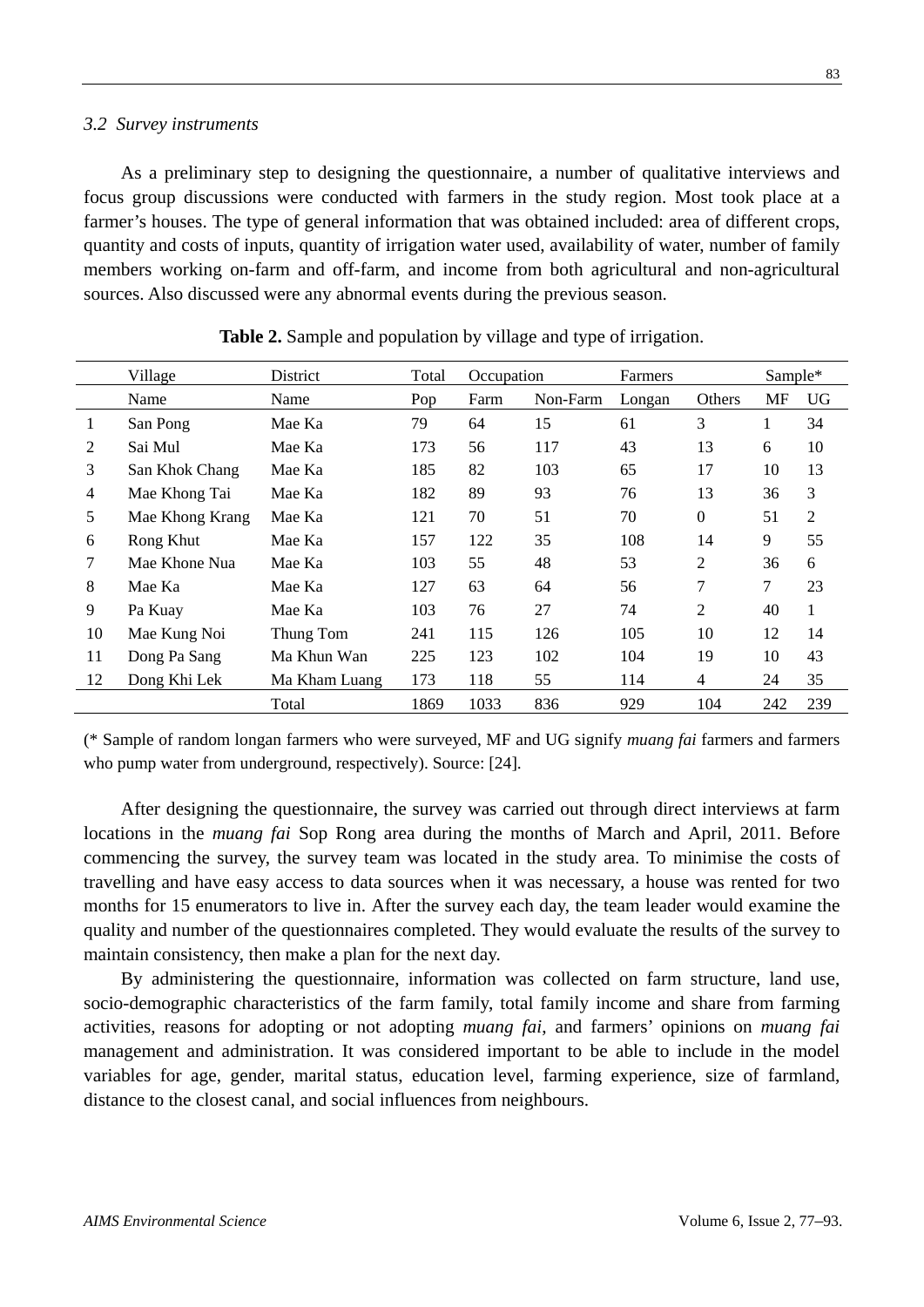84

As described in Section 1, the earlier components of our work involved the use of logistic regression to explain the factors that affected the likelihood of farmers joining the *muang fai*, and propensity score matching to compare returns per hectare on *muang fai* farms and on farms pumping water from underground, and to compare water use on the two types of farms. The logistic model takes the form:

 $P(y = 1 | x_i) = P(y = 1 | x_1, x_2, ..., x_k)$  (1)

This is a binary response model in which x*<sup>i</sup>* denotes a set of explanatory variables, and the dependent variable y denotes a *muang fai* participation indicator, which takes the value of 1 if participation occurs and value of 0 if participation does not occur. The xi contained various farm and farmer characteristics such as farm size, age, gender, marital status, level of education, and other factors that affect participation. The results of this part of the earlier analysis are shown in Table 3, in which column 2 is the estimated equation (1), with the dependent variable being probability of membership of the *muang fai*.

The first part of the method of the current analysis was to use the estimated equation of Table 3 and project forward the three exogenous variables, farm size, expenditure per capita (as a proxy for income) and distance to the nearest canal, while holding all other exogenous variables at their mean level. The objective was to discover how probability of membership of the *muang fai* was likely to change over the next 10 years, and thereby assess its sustainability. The method entailed the following three steps. First, estimates were obtained of the expected increases in farm income and area of longan crop per farm. Second, these were combined with the model of Table 3 to estimate the impact of these two changes in reducing the probability of *muang fai* membership. Third, the model was used again to estimate the required reduction in average distance to the nearest canal to offset the effects of the above changes in income and size of longan area. Then the minimum length of canal to obtain this reduction in distance was estimated, by modelling various alternative new canal investments. Hence, the analysis shows the minimum required investment in canal construction to overcome the underlying trends in income and farm size and hence maintain the membership of the *muang fai* system.

Having considered the sustainability of the *muang fai*, the next part of the analysis was to examine the sustainability of the local groundwater system. When water is withdrawn from groundwater for irrigation rather than from surface water, "greater effects on the subsurface water balance are found, leading to significant depletion of groundwater in regions with low recharge rate and high groundwater exploitation rate" [25] (p. 957). In addition, in the location of our study, it has previously been shown that the *muang fai* members each withdraw between 4,200 and 5,635 m<sup>3</sup>/ha per year less than those using pumps to collect underground water [1]. These results indicate that the *muang fai* may have an impact on keeping the groundwater system balanced. Not only does it withdraw less water, but each cubic metre of water withdrawn may have lower impact on the groundwater system.

A number of papers [5–8] clarify important issues when assessing groundwater sustainability, and they also provide some descriptive analysis of both sustainable and unsustainable groundwater systems. Quantitative methods to assist in measuring the impact on sustainability of changes like the shift from the *muang fai* to pumping irrigation water from underground are still being developed. For example, Gleeson et al. [6] move us closer to an operational approach. Their proposal involves the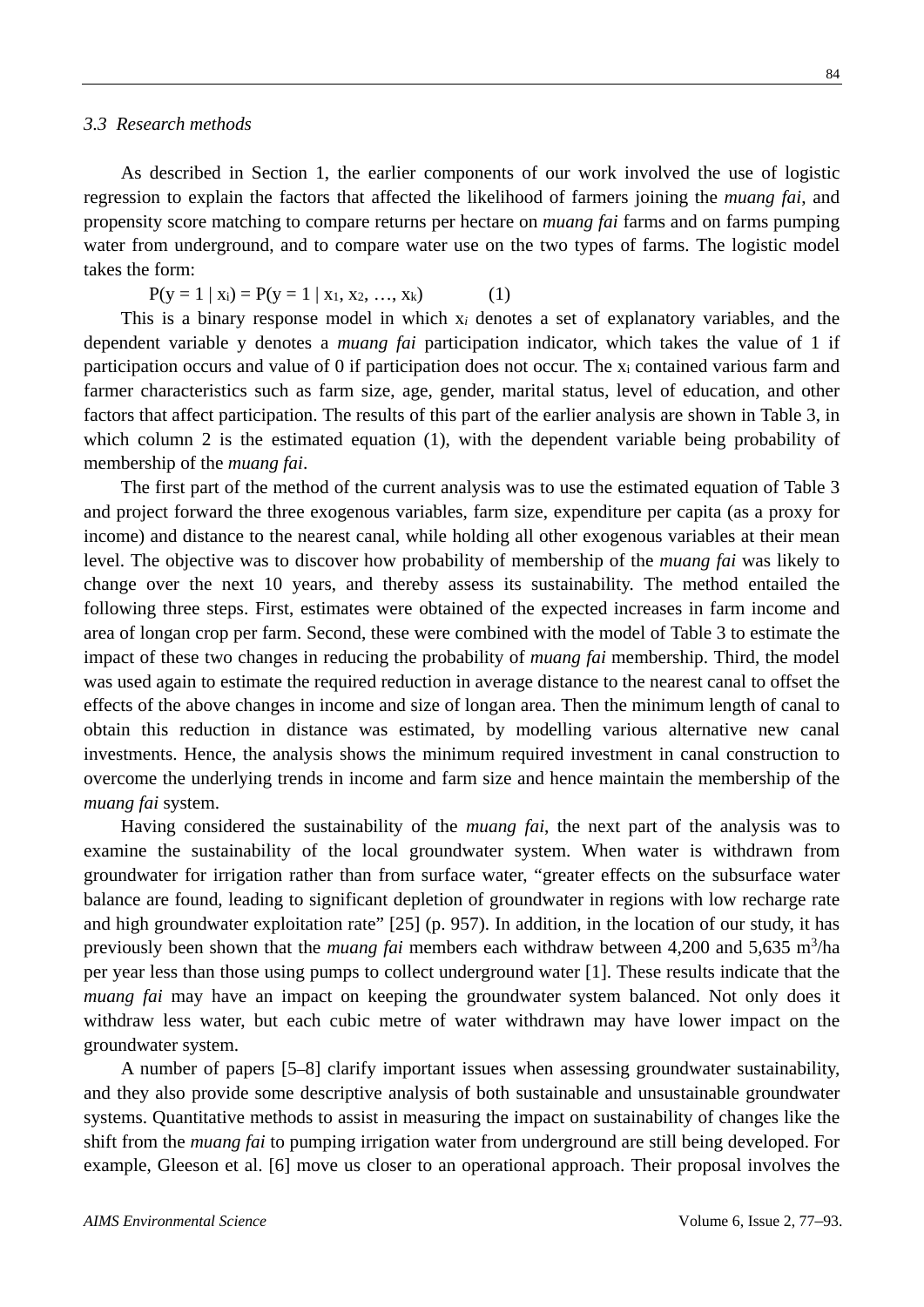three steps of setting mutigenerational goals of 50 to 100 years for water quality and quantity, backcasting from these goals to define the required shorter-term policies, and then implementation through adaptive management.

|                                              | Coefficient | Standard error | Marginal effect | Standard error |  |
|----------------------------------------------|-------------|----------------|-----------------|----------------|--|
| Farm characteristics (explanatory            |             |                |                 |                |  |
| <i>variables</i> )                           |             |                |                 |                |  |
| Log of distance to closest canal (m)         | $-0.293***$ | 0.083          | $-0.073$        | 0.021          |  |
| Log of area of the main crops (rai)          | $1.693***$  | 0.406          | 0.423           | 0.101          |  |
| Squared of log area                          | $-0.474***$ | 0.140          | $-0.118$        | 0.035          |  |
| Socio-economic characteristics               |             |                |                 |                |  |
| Gender, 1=male 0=female                      | 0.339       | 0.301          | 0.085           | 0.074          |  |
| Log of age                                   | $1.925**$   | 0.760          | 0.481           | 0.190          |  |
| Marital status, 1=married 0=otherwise        | $-0.461$    | 0.355          | $-0.114$        | 0.085          |  |
| Education                                    |             |                |                 |                |  |
| Elementary                                   | $-1.378*$   | 0.793          | $-0.320$        | 0.160          |  |
| Junior secondary                             | $-1.096$    | 0.897          | $-0.256$        | 0.181          |  |
| Senior secondary                             | $-1.031$    | 0.884          | $-0.244$        | 0.185          |  |
| University                                   | $-1.083$    | 0.938          | $-0.253$        | 0.189          |  |
| Log of farming experience (years)            | $-0.588***$ | 0.215          | $-0.147$        | 0.054          |  |
| Log of expenditure per capita (baht/week)    | $-0.377**$  | 0.169          | $-0.094$        | 0.042          |  |
| Off farm work days/week                      | $-0.031$    | 0.044          | $-0.008$        | 0.011          |  |
| Community characteristics                    |             |                |                 |                |  |
| Proportion of households in the village that | $0.043***$  | 0.006          | 0.011           | 0.001          |  |
| are <i>muang fai</i> members (%)             |             |                |                 |                |  |
| Constant                                     | $-4.831$    | 3.429          |                 |                |  |
| Log likelihood                               | $-260.42$   |                |                 |                |  |
| Likelihood ratio                             | 123.73***   |                |                 |                |  |
| Pseudo R-squared                             | 0.1920      |                |                 |                |  |

**Table 3.** Estimation results of logistic model of *muang fai* participation.

Note: \*\*\* significant at 1%, \*\* significant at 5%, \* significant at 10%. Source: [1].

The most straightforward method, and applied in a study geographically close to our own, is Koch et al. [26]. They accepted that there are many definitions of sustainable groundwater yield, but environmental and political constraints are important. This led them to a definition of sustainable yield based on Department of Groundwater Resources [27]. In the aquifers under consideration, this definition was "the maximum total pumping rate above the current pumping rate that ensures that the average piezometric head in each layer does not fall below a distance of 20 metres from the land surface in the next 20 years" [27] (p. 6). They then employed this constraint within a 3D groundwater flow model called MODFLOW. The outcome was an estimate of sustainable yield of 1.30 m<sup>2</sup>/rai/day (7.80 m<sup>3</sup>/ha/day) for the Upper Chiang Rai aquifer system of northern Thailand. This method provides one component (the water budget) of the sustainability approach proposed by Maimone [7].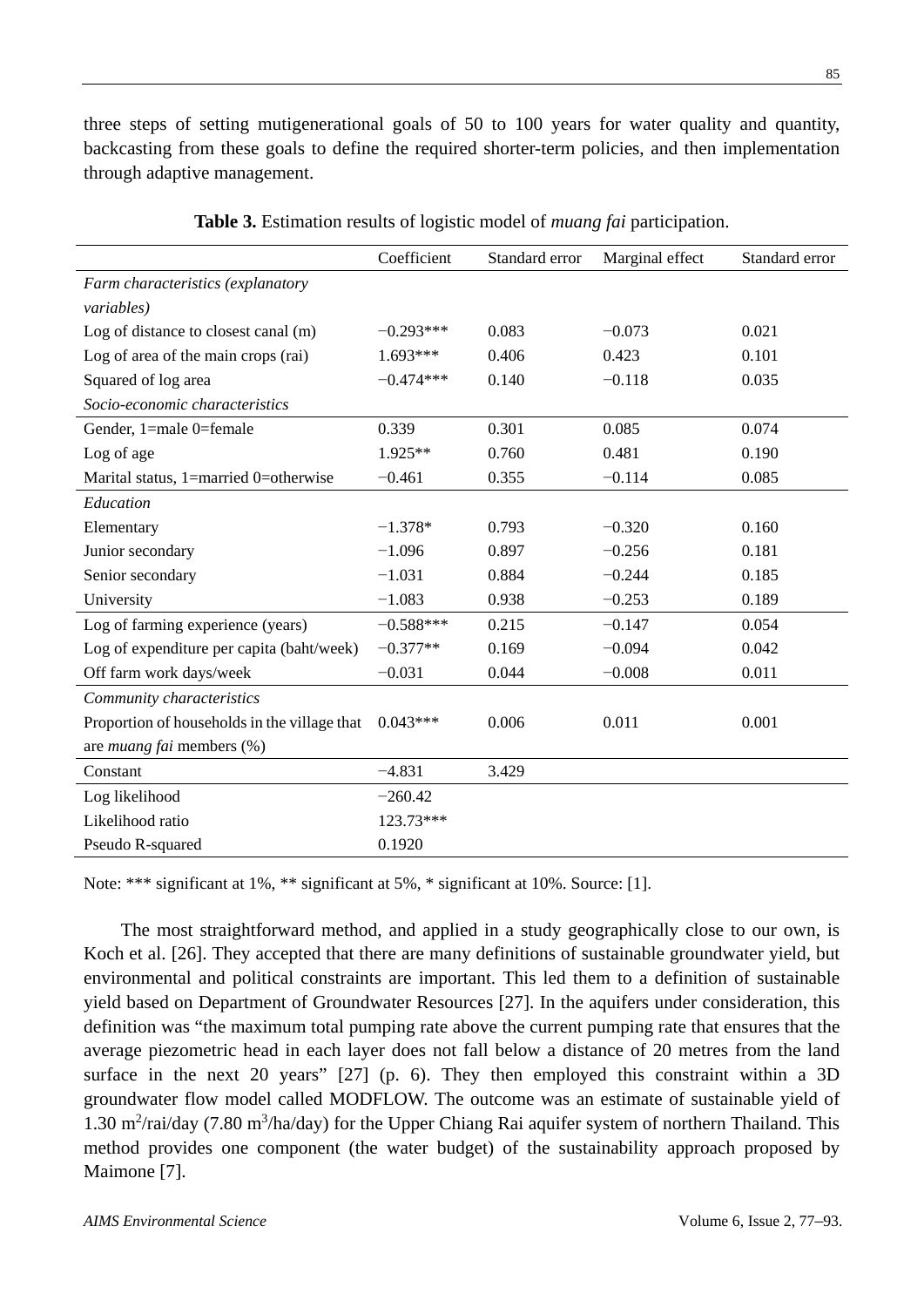An alternative method is proposed by Ashraf et al. [13]. This is the method that has been applied in our case study at Sop Rong. It is based on Equation 2.

 $R_T$  +  $H_{in}$  –  $ds/dt$  =  $D_T$  + $H_{out}$  =  $F_n$  (2)

Where  $H_{in}$  and  $H_{out}$  are human return flows and withdrawals, respectively;  $R_T$  is total recharge (from precipitation, surface water and adjacent aquifers);  $D_T$  is total discharge from the aquifer (to surface water, adjacent aquifers and evapotranspiration);  $F_n$  is the net flux; and ds/dt is change in storage; with all units in  $m^3/ha/day$ . These variables define the data requirements.

Next, normalised human inflow and outflow can be obtained, as in Equations 3 and 4, respectively.

 $h_{in} = H_{in}/F_n$  (3)

 $h_{\text{out}} = H_{\text{out}}/F_n$  (4)

Where h<sub>in</sub> and h<sub>out</sub> are normalised human inflow and normalised human outflow, respectively.

As shown in Figure 4, a system is natural-flow dominated if  $h_{out} < 0.5$  and  $h_{in} < 0.5$ ; surcharged if  $h_{\text{out}} < 0.5$  and  $h_{\text{in}} > 0.5$ ; human-flow dominated if  $h_{\text{out}} > 0.5$  and  $h_{\text{in}} > 0.5$ ; and depleted if  $h_{\text{out}} > 0.5$ and  $h_{in} < 0.5$ .



**Figure 4**. Matrix showing state of a groundwater system. Source: [13].

# **4. Results**

To assess the sustainability of the *muang fai*, estimates were needed of the two exogenous variables, increase in household expenditure and change in area of longan crop. The expected expenditure increase over the next 10 years was equated with an increase in farm GDP of about 1.1 percent per annum between the fourth quarter of 2011 and third quarter of 2017 [28] compounded over 10 years. The outcome was an increase of 12.2 percent, which when inserted into the model of Table 3 resulted in a reduction of the probability of *muang fai* membership of 0.043.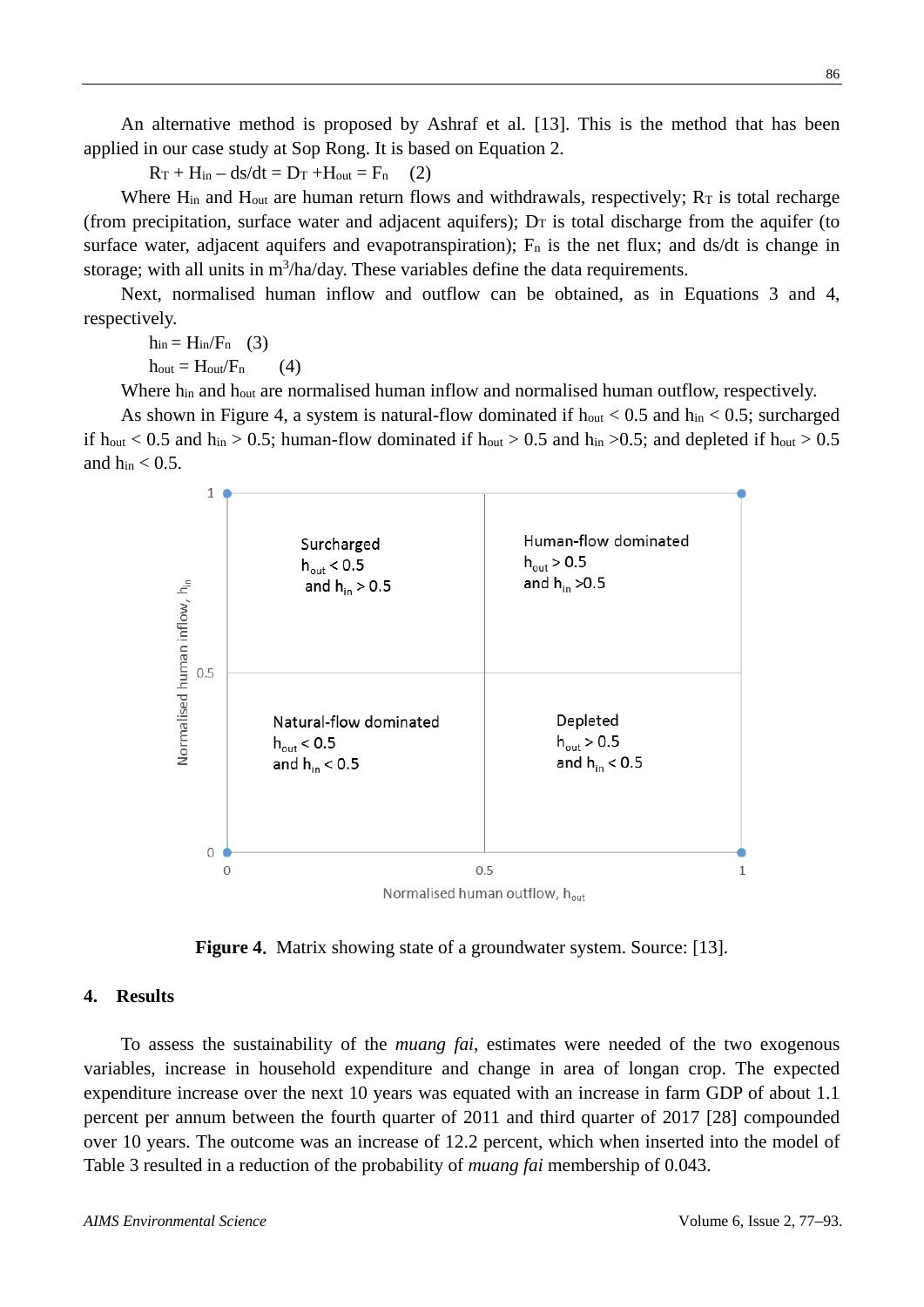The second exogenous variable was area of the main longan crop. In Thailand, production of longan fell slightly over the period from 2011 to 2016 on a roughly constant area [29]. Our interviews with farmers suggested that the area of longan in the study area was still increasing slowly. We used a value of 1% increase per annum for the analysis, which compounded over 10 years is about 10.5%. This resulted in a reduction of the probability of membership of the *muang fai* of 0.005 when inserted into the model of Table 3. The low values of both of these changes (i.e., less that a 5% change in aggregate probability of membership over a ten-year period) is an indicator of the inherent stability of the *muang fai* system.

Given that both of these changes resulted in a reduced probability of membership of the *muang fai*, the next step was to consider how membership probability could be sustained. One method is to construct additional canals so that distance to the nearest canal is reduced. Again, using the model of Table 3, it would require a reduction in distance of the nearest canal from an average of 57 metres to 49 metres to achieve the required offsetting increase in probability of membership of the *muang fai* of 0.048 (i.e. 0.043+0.005). These results are presented in Table 4.

The next step is to estimate the length of extra canal that would be required to reduce the average distance of the nearest canal by approximately 8 metres. The positioning of the extra canal sections is shown in Figure 5. This would require about an extra 860 metres of canal to be constructed.

| Change                                                                               | Impact on probability of <i>muang</i> |
|--------------------------------------------------------------------------------------|---------------------------------------|
|                                                                                      | <i>fai</i> membership                 |
| Expected increase in expenditure of 12.2%                                            | $-0.043$                              |
| Expected increase in area of main longan crop                                        | $-0.005$                              |
| Required reduction of average distance to nearest canal of 57 to 49 metres. $+0.048$ |                                       |

**Table 4.** Impact on the probability of *muang fai* membership of various changes in exogenous variables.

With respect to assessing the contribution of the *muang fai* to the sustainability of the groundwater system of the region, the method is to estimate the normalised human inflow, hin, and normalised human outflow, hout, that would occur with and without the continuation of the *muang fai* irrigation system. In the without case, it is assumed that all the members of the *muang fai* switch to pumping irrigation water from underground. Hence the changes in the normalised inflows and outflows provide an estimate of the impact on groundwater sustainability.

Using our own data augmented by Margane and Tatong [22] we estimated the different withdrawal rates, Hout, by farmers within the *muang fai* and farmers using irrigation water pumped from underground. The mean withdrawal rate by *muang fai* farmers was 2.43 m<sup>3</sup>/rai/day (14.59 m<sup>3</sup>/ha/day), whereas those using pumps withdrew 4.91 m<sup>3</sup>/rai/day (29.41 m<sup>3</sup>/ha/day). These are both higher than the 1.30 m<sup>3</sup>/rai/day (7.80 m<sup>3</sup>/ha/day) for the Upper Chiang Rai system estimated by Koch et al. [26], but unlike our study, this was for an upland basin system. The annual aggregate quantity of water withdrawn from the Sop Rong system under the present irrigation structure is about 6.55 million cubic metres per year. This would increase to approximately 8.88 million cubic metres per year if all *muang fai* farms used underground water instead. Given that agricultural yields would be unchanged [1], this shows that the existence of the *muang fai* improves the SDG6 indicators of water use efficiency (Indicator 6.4.1) and freshwater withdrawal as a proportion of freshwater resources (Indicator 6.4.2).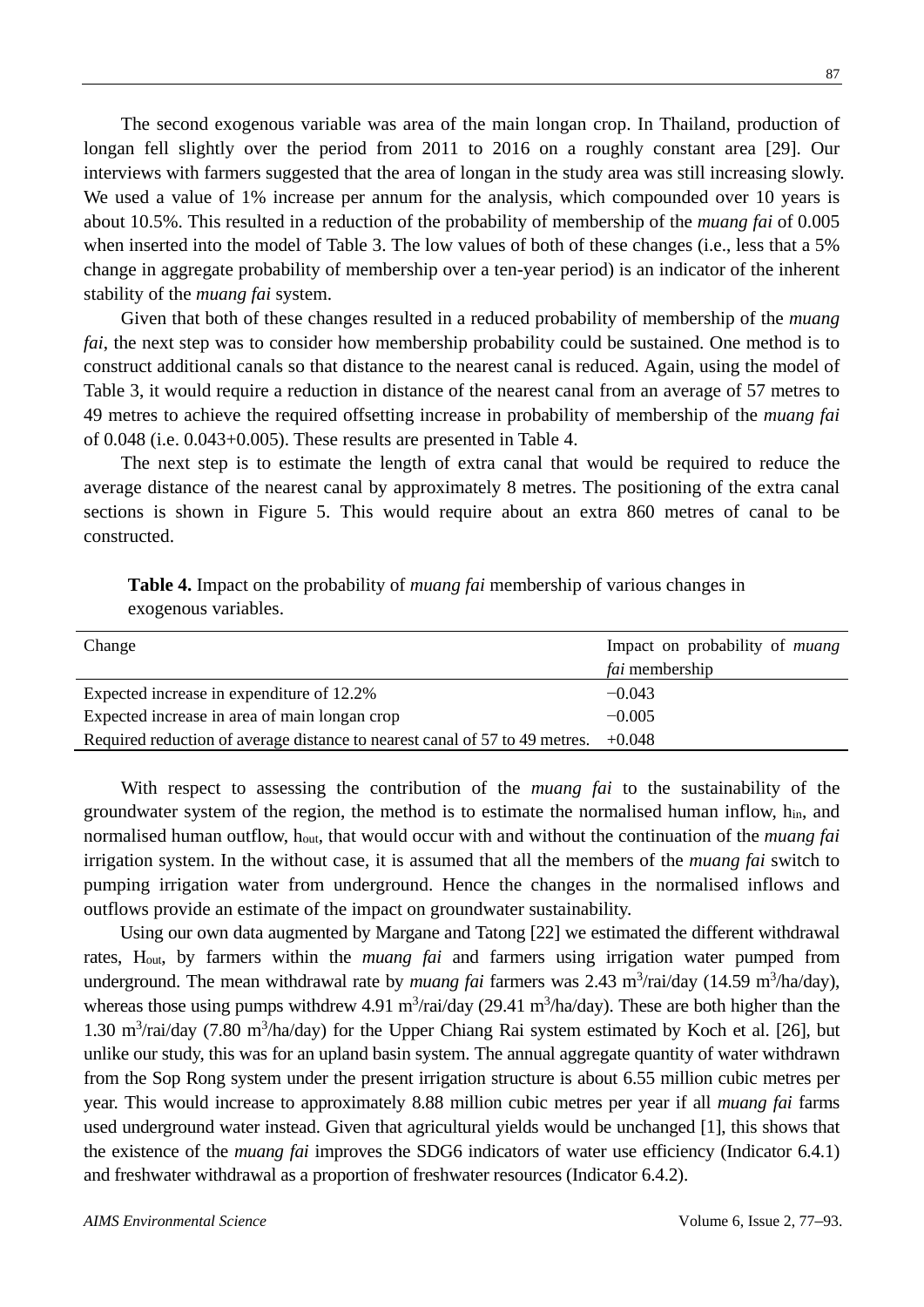

**Figure 5.** Location of the new canal sections needed to sustain the membership of the *muang fai* at the current level.

As noted in the section on the study site, the region consists of two distinct zones (east and west), characterised by topography and soils [22]. This meant that in the analysis that follows these two zones had to be assessed separately. The current state of the groundwater system can be described by estimating the initial normalised human inflow and initial normalised human outflow for the two areas of the study (eastern and western) at Sop Rong. This resulted in the initial points on the left-hand of each line shown in Figure 6. In both the eastern and western areas of our study site, the groundwater system is currently natural-flow dominated. As such it can be considered to be sustainable. Then by calculating the aggregate additional water that would be withdrawn by switching from the *muang fai* to entirely irrigation pumped from underground, together with linked subsequent effects, new estimates can be made of the normalised human inflow and normalised human outflow. These are shown by the right-hand ends of the two lines in Figure 6 (with arrows). In this way the lower of the two lines shows the transition as we move from the *muang fai* to underground irrigation for the eastern component of the study site, and the upper line the transition for the western component. In the case of the eastern component, the outcome is to remain natural-flow dominated, whereas the western area moves to become human-flow dominated. Hence, while both transitions result in a less sustainable outcome, the shift in the eastern area, which accounts for 83% of the total area, is marginal. In becoming human flow dominated, the western area is more concerning. However, the fact that the much larger eastern area remains natural-flow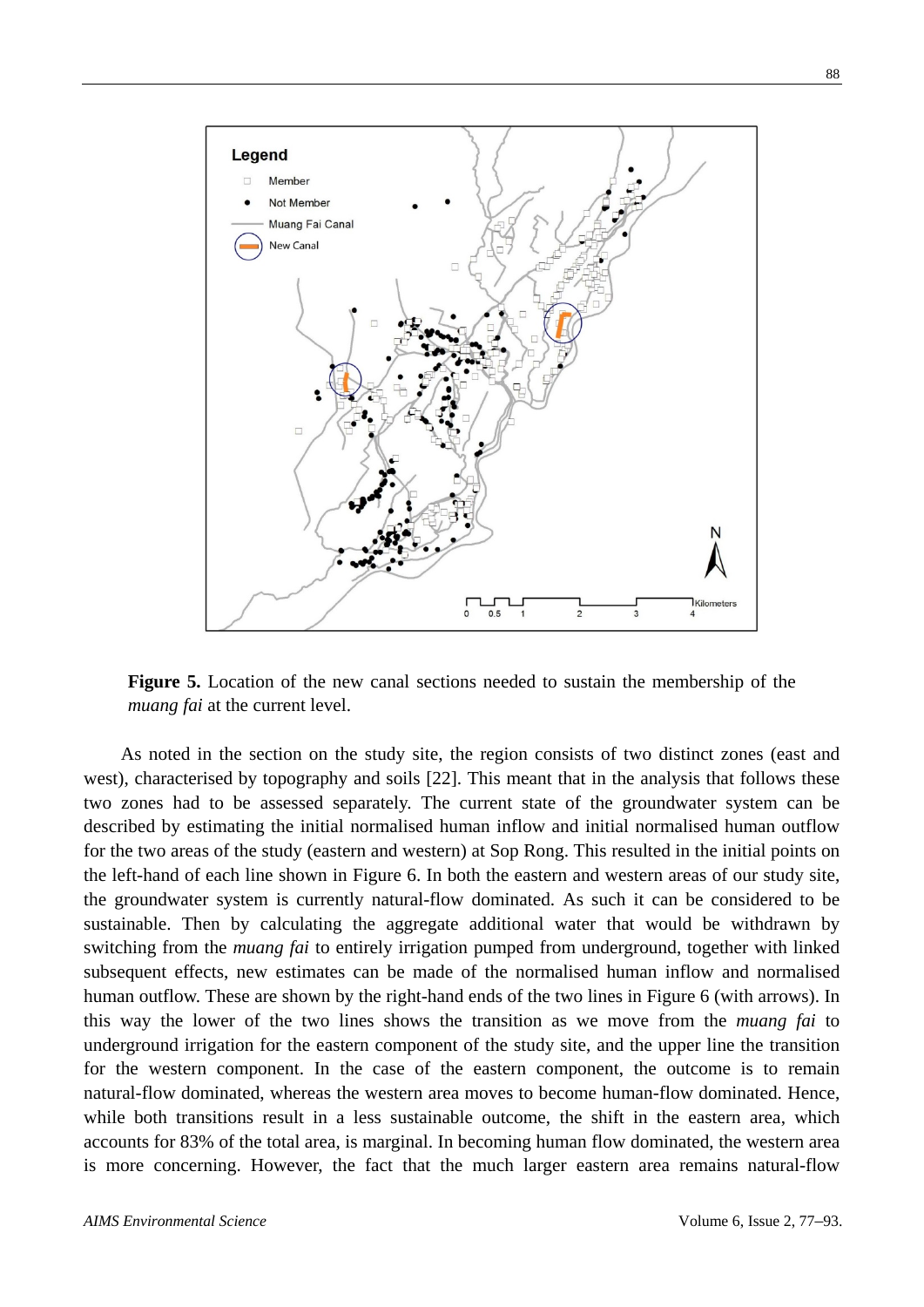dominated suggests that the overall impact on groundwater sustainability at Sop Rong of the transition away from the *muang fai* is small.



**Figure 6.** Effects on the Sop Rong irrigation area of transition from *muang fai* into irrigation water pumped from underground.

Of course these quantitative results focus on only one aspect of sustainability emphasised by Maimone [7], developing a water budget. Margane and Tatong [22] provided further qualitative data in terms of an assessment of groundwater vulnerability to the risk of contamination. This reveals that the Sop Rong area is medium to high risk and that "waste disposal and uncontrolled handling of potential contaminants should be avoided" [22] (p. 197). This especially applies to the more populated, eastern area adjacent to the Ping River. In summary, any transition away from *muang fai* irrigation towards irrigation based on pumping water from underground is only likely to directly affect the 17% of the area in the west of our study site, and even here the move would not be into a zone of depletion, but into a zone of human-flow domination. In the remainder of the study site, quantitative sustainability would be maintained by the high recharge rate. A qualitative issue would remain for the east of our study site because of the high groundwater vulnerability of the area in relation to the risk of contaminants. This would only be increased in a minor way by the transition away from the *muang fai*, but a cautious approach still needs to be taken whenever an existing risk of contaminants is increased.

#### **5. Discussion**

While we had made some progress previously in determining the factors that influence farmer's decisions to participate in the *muang fai* irrigation system, additional work described in this paper was needed to assess the sustainability of this traditional irrigation system. Also it was considered important to analyse the contribution of the *muang fai* to the sustainability of the local groundwater system. This is particularly pertinent to improve water use efficiency and reduce water stress within Targets 6.3 and 6.4 of the UN's SDG6 objectives.

The research findings indicated that a farmer's participation is inversely related to the farm's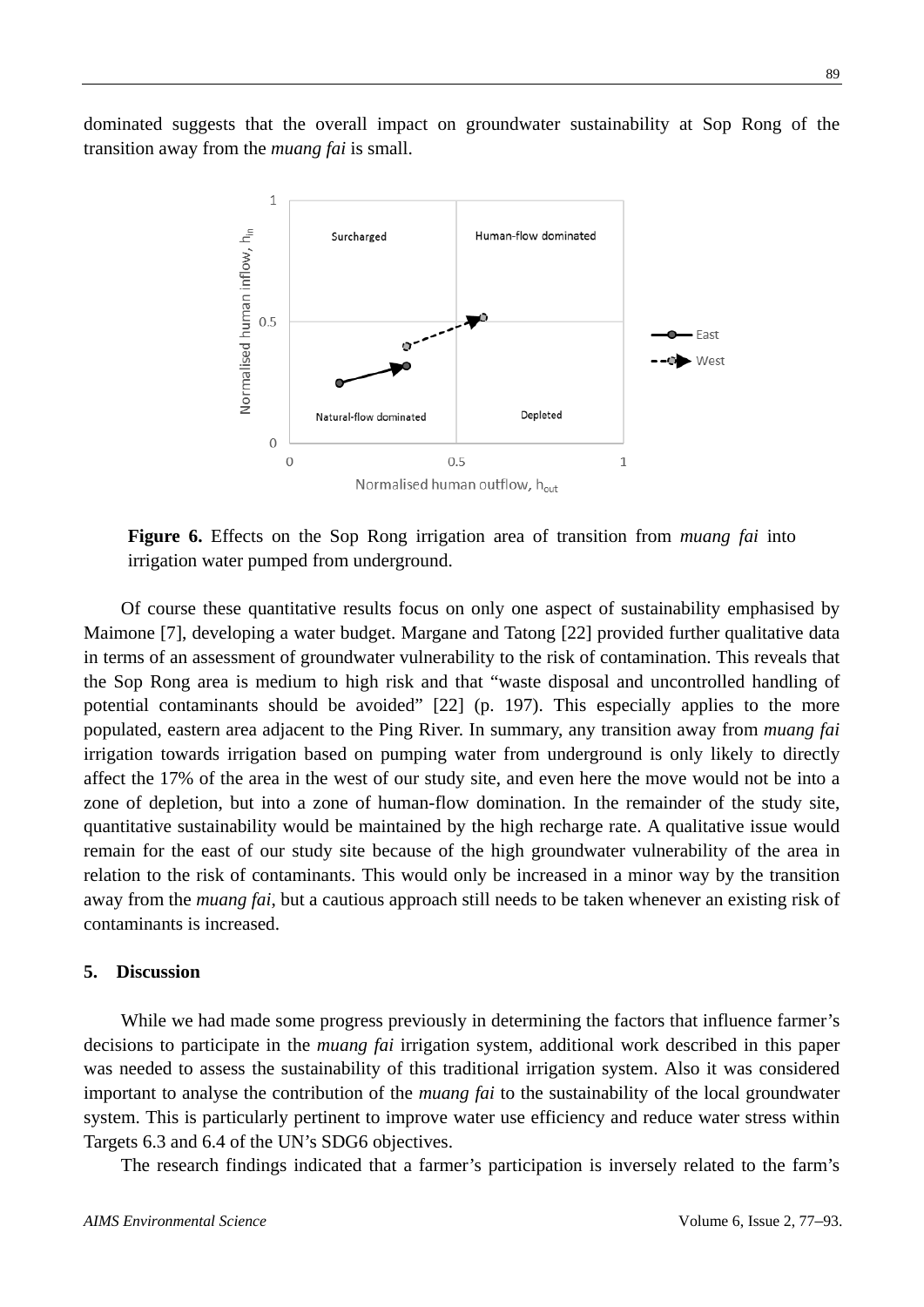distance to the closest *muang fai* canal. *Muang fai* membership was also shown to be inversely related to a farmer's economic status. A direct relationship was found between participation and proportion of villagers who were *muang fai* members. The relationship with size of farmland was found to be non-linear with participation probability first increasing with farm size, but then decreasing after some point.

Overall these results point to both the reasons for persistence to the present day of the *muang fai* irrigation system, but also to a future that may challenge its sustainability. There is a tension between positive and negative influences on *muang fai* membership. Our earlier work observed that membership of the *muang fai* was concentrated in some villages of the study area and no other villages that had very similar socio-economic and demographic profiles and were similar distances from the *muang fai* canal [1]. This membership concentration seemed to be the influence of a social network of the type also observed by Ounvichit [4]. However, this positive influence of the social network of *muang fai* communities may be facing increasing pressure as farms become larger and farmers wealthier, because it is clear that the wealthiest farmers with main crop areas in excess of about 1 ha are tending to use irrigation water pumped from underground. As time proceeds, some farmers may become convinced that their interest is to transition to pumping water from underground.

The analysis presented here indicates first that the above influences are slow moving and hence those factors are a small threat to the sustainability of the *muang fai*. Combined with Ounvichit's [4] observation that the internal operation of the *muang fai* enables it to be resilient in the face of reduced water supplies, these results provide some assurance for the continuance of the *muang fai* system.

A further result is that extending the canal system to encourage membership can overcome the negative influences on membership of increasing incomes and cultivation size. Government can fully or partially subsidise the investment in the new canals to make the *muang fai* water accessible. In such circumstances, an additional important element would be to educate farmers by demonstrating both the *muang fai* technology and the benefits of its outputs such as higher sales prices for the crops.

The second area of the study investigated the influence of the *muang fai* Sop Rong on the sustainability of the local groundwater system. While the literature points to many components of sustainability [5–9], the focus here was largely on quantity of groundwater use relative to recharge. In this context, the *muang fai* Sop Rong has a positive impact by conserving water. However, only in a small area of the study site is the critical quantitative limit of groundwater being reached. The results suggest that overall the *muang fai* reduces withdrawals by about 2.33 million cubic metres per year compared with pumping irrigation water from underground. However, this contributes in only a minor way to the sustainability of the local groundwater system. If all farmers in the *muang fai* moved to pumping irrigation water from underground then only for 17% of the area would there be a switch from a natural-flow dominated system to a human-flow dominated one with consequent recharge challenges. The other 83% may continue to be vulnerable to various risks of groundwater contamination, but would remain natural-flow dominated. Hence, the contribution of the *muang fai* Sop Rong to the UN's SDG6 indicators can be summarized as: (a) a small increase in the proportion of the body of water with good ambient water quality (Indicator 6.3.2); (b) an improvement in water use efficiency (Indicator 6.4.1); and a reduction in the level of freshwater removal as a proportion of freshwater resources (Indicator 6.4.2).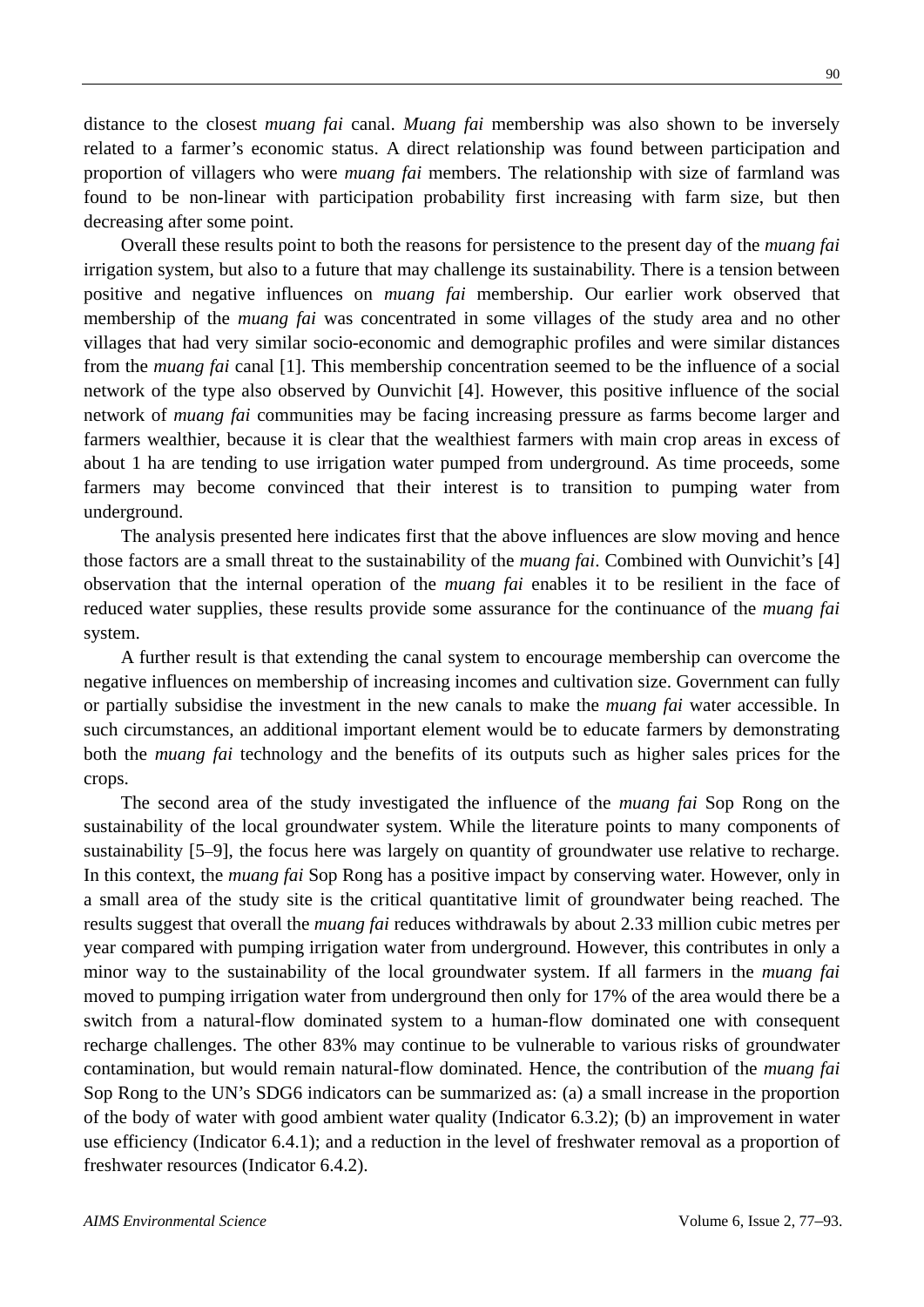## **6. Conclusions**

Two main research questions were answered in this study. First, the *muang fai* Sop Rong was shown to be resilient to the external challenges facing it. Although there are various pressures that tend to work against the *muang fai*, such as the increasing average farm size, membership is changing slowly and the system is inherently stable. Even without government support, probability of membership is unlikely to fall by more than 5% over the next ten years. Second, the *muang fai* system in the area does conserve groundwater to make the Sop Rong watershed more sustainable. However, only in one small location, representing some 17% of the total area, is groundwater reaching critical quantitative limits where the system would switch from natural-flow dominated to human-flow dominated if the *muang fai* was replaced by underground pump irrigation. Nevertheless, the *muang fai* Sop Rong does contribute to the UN's Sustainable Development Goal 6, in particular Indicators 6.3.2, 6.4.1 and 6.4.2.

Finally, it must be acknowledged that there is an important limitation in the research presented here. While the focus has been on sustainability, we would be the first to admit that when assessing the sustainability of a system like *muang fai* there are many aspects, including cultural, economic, environmental and social. For example, the *muang fai* is a social institution that carries with it important aspects of cultural heritage. These have not been considered in our assessment, which has focused mainly on environmental issues. We must leave for future research the challenges of considering and balancing these other different types of impacts.

#### **Acknowledgements**

We wish to acknowledge the contribution of Ms Catherine Read for comments on an earlier draft of this paper. Also, the anonymous referees deserve substantial credit for improving the quality of the final paper. Finally, we would like to express out thanks to the Economy and Environment Program for Southeast Asia (EEPSEA) for the funding to conduct our survey.

#### **Conflict of interest**

All authors declare no conflicts of interest in this paper.

## **References**

- 1. Mungsunti A, Parton K (2017) Estimating the economic and environmental benefits of a traditional communal water irrigation system: The case of muang fai in Northern Thailand. *Agric Water Manage* 179: 366–377.
- 2. United Nations (UN) (2016) Sustainable Development Goal 6: Ensure availability and sustainable management of water and sanitation for all. Available from: <https://sustainabledevelopment.un.org/sdg6#targets>
- 3. Zhou S, Herzfeld T, Glauben T, et al. (2008) Factors Affecting Chinese Farmers' Decisions to Adopt a Water-Saving Technology. *Can J Agric Econ* 56: 51–61.
- 4. Ounvachit T (2011) Equal water sharing in scarcity conditions: the case of Chaisombat Muang Fai Irrigation System in Thailand. Paddy and Water Environment 9: 325–332.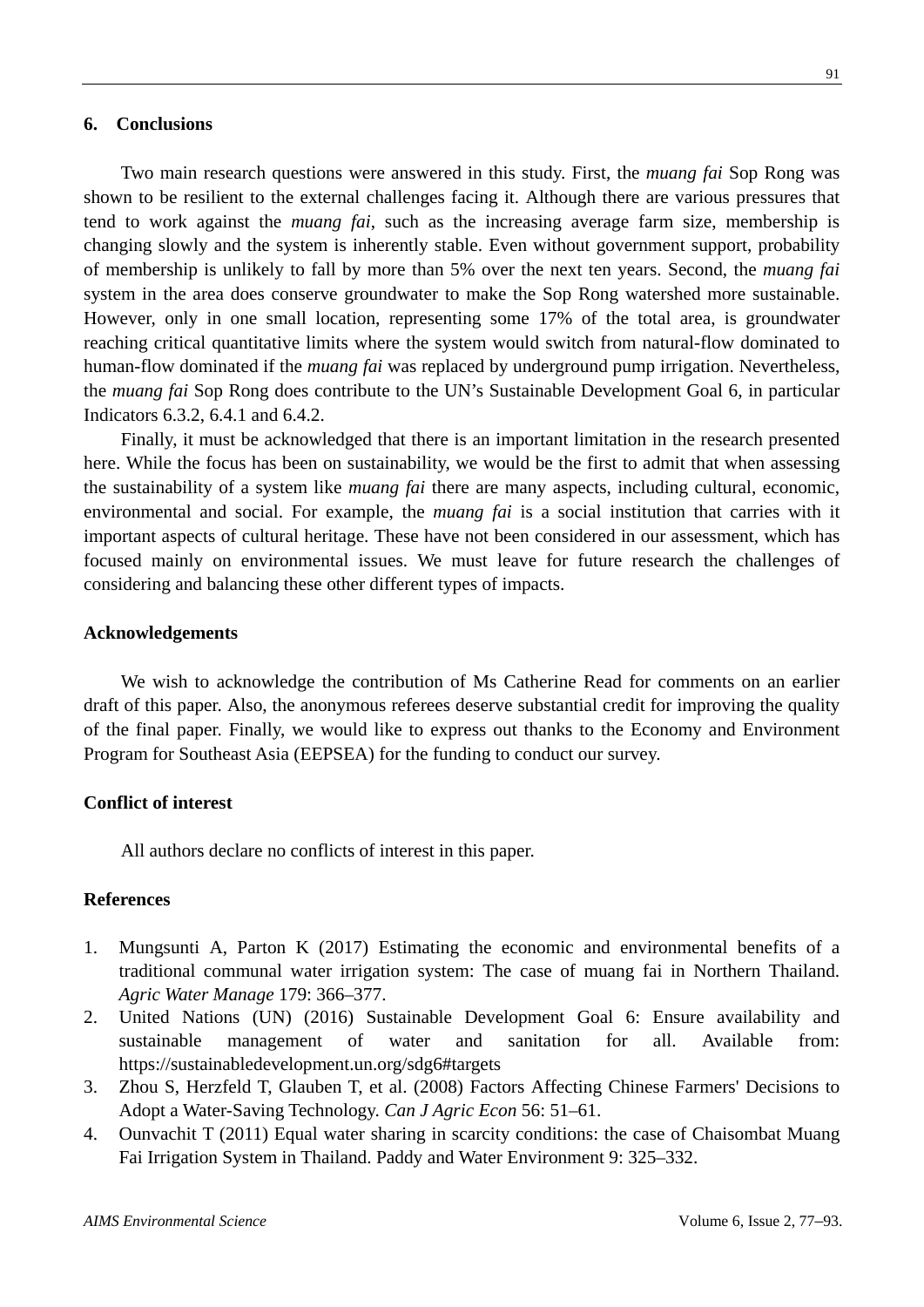- 5. Alley W, Leake S (2004) The Journey from Safe Yield to Sustainability. *Groundwater* 42: 12–16.
- 6. Gleeson T, Alley W, Allen D, et al. (2012) Towards Sustainable Groundwater Use: Setting Long-term Goals, Backcasting, and Managing Adaptively. *Groundwater* 50: 19–26.
- 7. Maimone M (2004) Defining and Managing Sustainable Yield. *Groundwater* 42: 809–814.
- 8. Zhou Y (2009) A Critical Review of Groundwater Budget Myth, Safe Yield and Sustainability. *J. Hydrol.* 370: 207–213.
- 9. Alley W, Reilly T, Franke O (1999) Sustainability of Ground-Water Resources. US Geological Survey Circular 1186. Denver. Available from: [https://pubs.usgs.gov/circ/circ1186.](https://pubs.usgs.gov/circ/circ1186/)
- 10. Ortigara, A R C, Kay, M, Uhlenbrook S (2018) A Review of the SDG6 Synthesis Report 2018 from an Education, Training, and Research Perspective. Water 10: 1353. Available from: https://www.mdpi.com/2073-4441/10/10/1353
- 11. World Commission on Environment and Development (1987) Our Common Future. New York: Oxford University Press.
- 12. Loucks D, Gladwell J (1999) Sustainability Criteria for Water Resource Systems. Cambridge: Cambridge University Press.
- 13. Ashraf B, AghaKouchak A, Alizadeh A, et al. (2017) Quantifying Anthropogenic Stress on Groundwater Resources. *Sci Rep* 7: 12910.
- 14. Surareks V (1986) Historical Development and Management of Irrigation System in Northern Thailand. Bangkok: Chareonwit Printing.
- 15. Wichienkiew A, Sattayawattana C, Panitchayakul P, et al. (2003) Water Resource Management: Muang Fai Tradition. In: Jammarik S, Sattayawattana C, editors. *Local Community Right of Original Indegenous Lanna: Case Study of Lua, Lou, Pakakayor (Karen) Communities in Nan, Chiang Rai, and Chiang Mai Provinces*. Bangkok: Nititham. pp. 120–130.
- 16. Ounvichit T, Wattayu S, Masayoshi S (2008) Participatory Management Structure of Large-Scale People's Irrigation System: The Case of the Soprong Muang Fai System, Northern Thailand. *Southeast Asian Studies* 46: 145–162.
- 17. Na-Tarang E (2001) Local Knowledge of Lanna. Bangkok: Ammarin Printing and Publishing.
- 18. Falvey L (2001) Sustainable Technologies in Thai Agriculture. *ATSE Focus* 115: 53.
- 19. Lertwicha P, Wichienchai A (2003) Village Community of Mae Karn River Basin. Bangkok: Tarn Punya Education.
- 20. Surareks V (2006) Muang Fai Communities in Northern Thailand: People's Experiences and Wisdom in Irrigation Management. *J Dev Sustain Pract* 1: 44–52.
- 21. Surareks V (1998) The Muang Fai Irrigation System of Northern Thailand: Historical Development and Management. *Tai Culture* 3: 37–48.
- 22. Margane A, Tatong T (1999) Aspects of Hydrogeology of the Chaing Mai-Lamphun Basin, Thailand that are important for Groundwater Management. *Zeitschrift fuer Angevandte Geologie* 45: 188–197.
- 23. RID (2003) Royal Irrigation Department Database. Chiang Mai: RID.
- 24. Chiang Mai Provincial Office (2010) Chiang Mai Provincial Population Report. Chiang Mai: Chiang Mai Provincial Office.
- 25. Leng G, Huang M, Tang Q, et al. (2014) Modeling the Effects of Groundwater-Fed Irrigation on Terrestrial Hydrology over the Conterminous United States. *J Hydrometeorol* 15: 957–972.
- 26. Koch M, Arlai P, Lukjan A (2012) Modeling Investigation on the future Permissible Yield in upper Chiang Rai Aquifers System. *Procedia Eng* 32: 69–76.